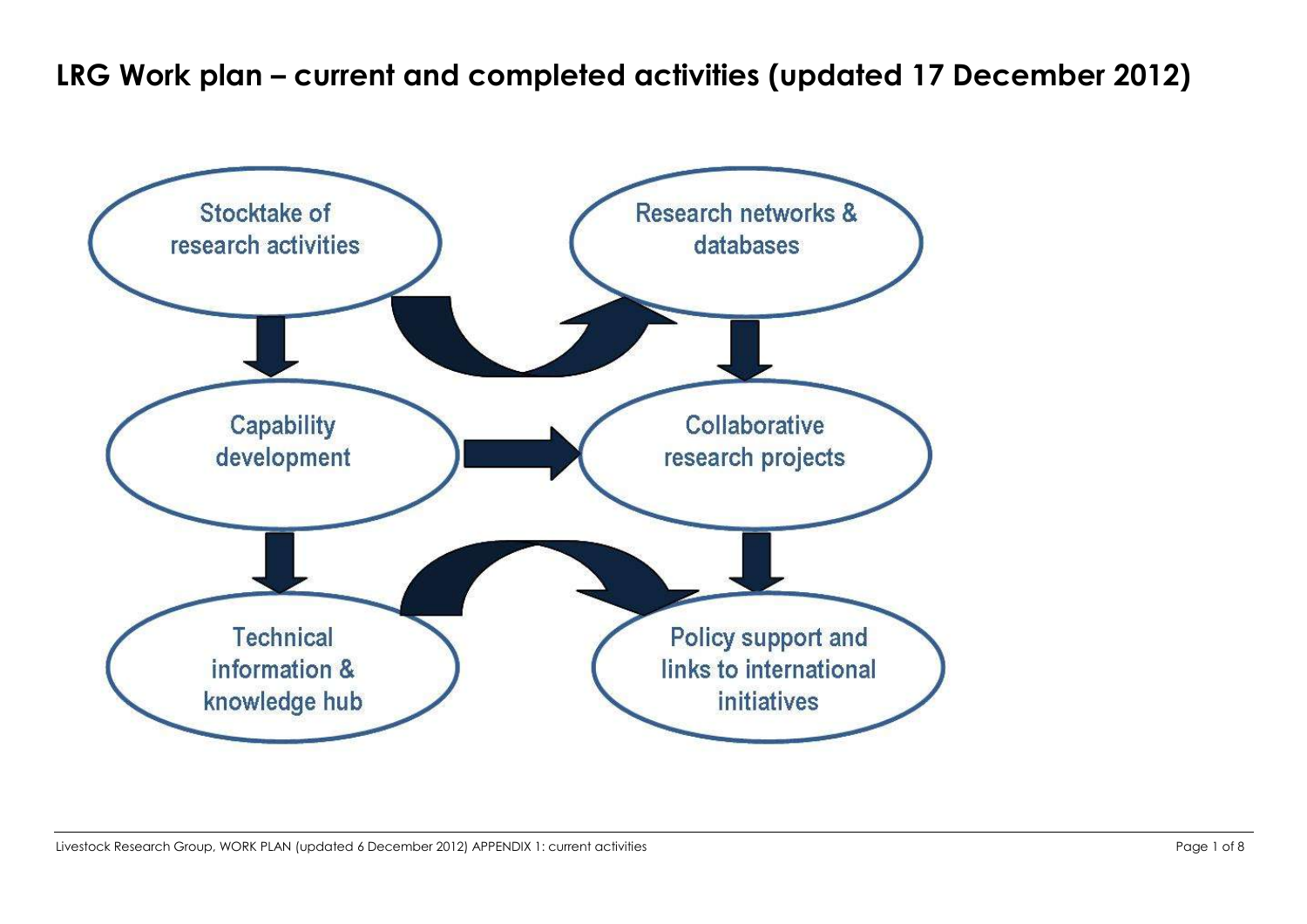## **Appendix 1: LRG Work plan – current activities (updated 17 December 2012)**

Note: project numbers have been updated, only current on-going or new activities are included in this work plan. See Appendix 2 for completed actions by the LRG.

| $\overline{D}$  | <b>Short term activities</b>                                                                                                                                                                                                | Lead / participating<br>countries                                                                                                                    | <b>Timeline</b>                                                      | <b>Progress</b>                                                                                                                                                                                                                                                                                      | <b>Role of the LRG</b><br>(undertake / facilitate / influence) |
|-----------------|-----------------------------------------------------------------------------------------------------------------------------------------------------------------------------------------------------------------------------|------------------------------------------------------------------------------------------------------------------------------------------------------|----------------------------------------------------------------------|------------------------------------------------------------------------------------------------------------------------------------------------------------------------------------------------------------------------------------------------------------------------------------------------------|----------------------------------------------------------------|
|                 | <b>Actions on the Stocktake</b>                                                                                                                                                                                             |                                                                                                                                                      |                                                                      |                                                                                                                                                                                                                                                                                                      |                                                                |
| S <sub>1</sub>  | Discontinue full annual stocktake; use LEARN<br>network and its contact database, and additional<br>contacts suggested by country delegates to provide<br>project-specific information and contact details                  | New Zealand, with<br>support from all LRG<br>members                                                                                                 | On-going                                                             | Country delegates will continue to be<br>approached for additional contacts to be<br>registered for LEARN                                                                                                                                                                                            | Undertake                                                      |
| S <sub>2</sub>  | Solicit feedback on options for the future of the<br>LEARN network (substantial improvements,<br>continuation as is, discontinuation)                                                                                       | New Zealand to circulate<br>options paper to LRG<br>members                                                                                          | Options paper<br>circulated in<br>December, feedback<br>January 2013 | Options paper drafted and circulated                                                                                                                                                                                                                                                                 | Undertake                                                      |
|                 | <b>Actions to build Capability and Capacity</b>                                                                                                                                                                             |                                                                                                                                                      |                                                                      |                                                                                                                                                                                                                                                                                                      |                                                                |
| CC1             | Compilation of information on other relevant training<br>and fellowship opportunities for the Livestock Group,<br>made available via the website                                                                            | New Zealand /<br>Secretariat with input<br>from all LRG members                                                                                      | On-going                                                             | Summary information circulated as background<br>paper for LRG (available on LRG closed website).<br>To be updated with information provided by LRG<br>members                                                                                                                                        | Undertake                                                      |
| CC <sub>2</sub> | Capacity building and training workshops on<br>measurement and mitigation of GHG                                                                                                                                            | Led by New Zealand with<br>support from other LRG<br>members, host countries<br>and international<br>organisations (I&M<br>Group; ILRI, CCAFS, IPCC) | On-going                                                             | Two capability building projects are being<br>planned for Central America and the Caribbean<br>(planning meeting early 2013) with support from<br>FONTAGRO. Regional workshop planned for<br>central and eastern Europe (second half of 2013);<br>longer term exploration of options for south Asia. | Undertake /<br>facilitate                                      |
| CC <sub>3</sub> | Newly launched 'Global Research Alliance Senior<br>Scientist (GRASS) Awards' to build capacity and<br>mutually beneficial partnerships between New<br>Zealand and other Alliance member countries                           | New Zealand, all Alliance<br>members                                                                                                                 | Open-ended<br>application process                                    | Launched at the Rome summit. Applications<br>being received and processed. Developing<br>promotion opportunities including through LRG<br>members                                                                                                                                                    | Facilitate                                                     |
| CC4             | <b>LEARN (Livestock Emissions Abatement Research</b><br>Network) Trainee and Post Doctoral Fellowships to<br>build capacity and capability in developing countries<br>through training in New Zealand research institutions | New Zealand, all<br>developing countries                                                                                                             | Open-ended<br>application process                                    | Scheme revised to include technician, post-<br>graduate and post-doctoral fellowships.<br>Developing promotion opportunities including<br>through LRG members                                                                                                                                        | Facilitate                                                     |
| CC <sub>5</sub> | Global Research Alliance Borlaug Fellowships to build<br>capacity and capability in developing countries<br>through training in USDA institutions and/or US<br>universities                                                 | USA, all Alliance<br>developing country<br>members                                                                                                   | Open-ended<br>application process                                    | Ongoing - being promoted through LRG<br>newsletter                                                                                                                                                                                                                                                   | Facilitate                                                     |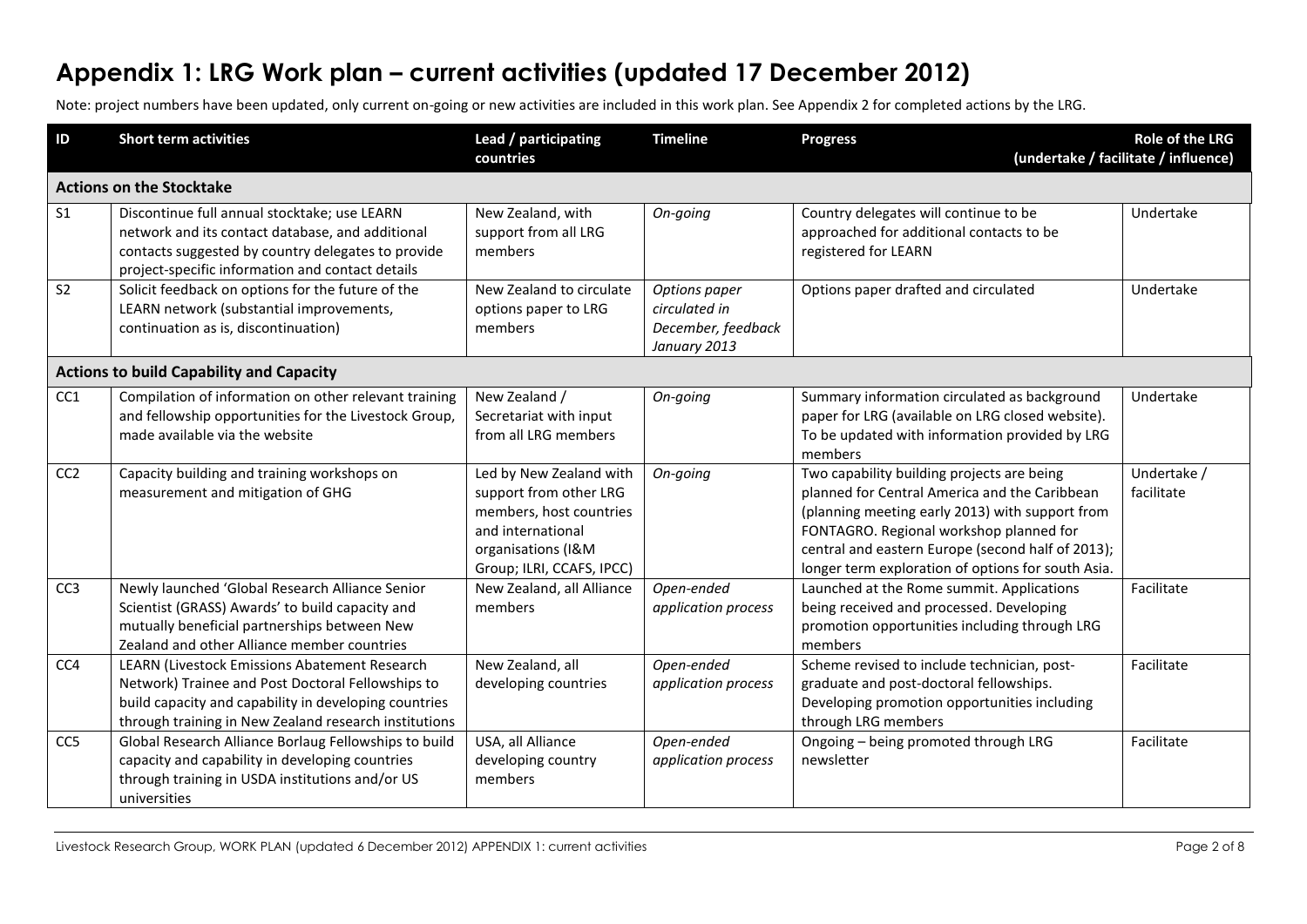| CC <sub>6</sub>                          | FONTAGRO project underway to reduce in Latin<br>America to reduce the uncertainty in national GHG<br>beef cattle inventories, test mitigation options and<br>strengthen research capacities | Argentina, Chile,<br>Colombia, Dominican<br>Republic, Uruguay                                   | 2014                                                                                       | Funding in place and project has started. Paper<br>outlining project presented at NCGG6 Alliance<br>session.                                                                                                                                                              | Influence                    |
|------------------------------------------|---------------------------------------------------------------------------------------------------------------------------------------------------------------------------------------------|-------------------------------------------------------------------------------------------------|--------------------------------------------------------------------------------------------|---------------------------------------------------------------------------------------------------------------------------------------------------------------------------------------------------------------------------------------------------------------------------|------------------------------|
| CC7                                      | SE Asia project development                                                                                                                                                                 | Thailand, Indonesia,<br>Vietnam, Malaysia, New<br>Zealand                                       | Completion of pilot<br>project by June 2013                                                | Pilot project to identify appropriate livestock<br>classification systems and estimated emissions<br>across the region, with identification of key areas<br>for improvement and options for identification of<br>mitigation options; funded by New Zealand.               | Facilitate                   |
|                                          | <b>Actions on Information and Technology Transfer</b>                                                                                                                                       |                                                                                                 |                                                                                            |                                                                                                                                                                                                                                                                           |                              |
| IT1                                      | Co-authoring of a best practice guide to CH4<br>measurements using SF6 tracer technique for<br>distribution to all Alliance members                                                         | Argentina, Australia,<br>Brazil, Canada, France,<br>Ireland, New Zealand,<br>USA, UK            | mid 2013                                                                                   | Project started in October 2012. Experts<br>interested in contributing to the best practice<br>guide invited to contact the Secretariat.                                                                                                                                  | Undertake                    |
| IT <sub>2</sub>                          | Co-authoring of a best practice guide to using<br>chambers to measure N2O emissions from soils for<br>distribution to all Alliance members                                                  | Argentina, Australia,<br>Canada, Chile, Denmark,<br>Japan, New Zealand, UK,<br>Uruguay, USA     | December 2012                                                                              | AgResearch (NZ) has been contracted to<br>coordinate and act as editor for the manual<br>which will be completed by the end of 2012.                                                                                                                                      | Undertake                    |
| IT3                                      | Contributions to a best practice guide on soil C<br>stocks, coordinated by the I&M Group                                                                                                    | Led by Australia and<br>Canada; contributions by<br>interested and relevant<br>experts from LRG | Detailed scoping<br>paper in January<br>2013; completion<br>target date to be<br>confirmed | Appropriate expertise needed to reflect issues<br>specific to soil C stocks under grazed pastures<br>and fodder production; also issues of land-use<br>change; role of forestry? Formal role of LRG and<br>next steps to be discussed at LRG co-chairs<br>conference call | Influence                    |
| IT4                                      | Co-authoring of a best practice guide to using<br>micrometeorological techniques for measuring<br>emissions from grazing animals for distribution to all<br>Alliance members                | Discussed at the I&M<br>Group meeting                                                           | Subject to further<br>consultation                                                         | I&M Group considered this at its recent meeting,<br>and will consult further with Research Groups on<br>interest and relative priority. LRG will then decide<br>next steps.                                                                                               | Undertake /<br>Influence     |
| IT5                                      | Co-authoring a best practice guide to measure<br>emissions from manure in all stages of the manure<br>chain for distribution to all Alliance members                                        | Led by the USA via MMG,<br>with inputs from<br>interested members and<br>experts                | 2013                                                                                       | First steps to be discussed between leader Matt<br>Smith and MMG co-coordinator                                                                                                                                                                                           | Facilitate via<br><b>MMG</b> |
| <b>Actions on Networks and Databases</b> |                                                                                                                                                                                             |                                                                                                 |                                                                                            |                                                                                                                                                                                                                                                                           |                              |
| ND1                                      | Continued operation of a Manure Management<br>Network                                                                                                                                       | Coordinated by the<br>Netherlands and<br>Vietnam with input from<br>all interested countries    | On-going                                                                                   | First meeting held in Rome (3-5 Sept 2012). For<br>further information on the meeting, the<br>membership and goals of the network contact:<br>Theun.Vellinga@wur.nl                                                                                                       | Facilitate                   |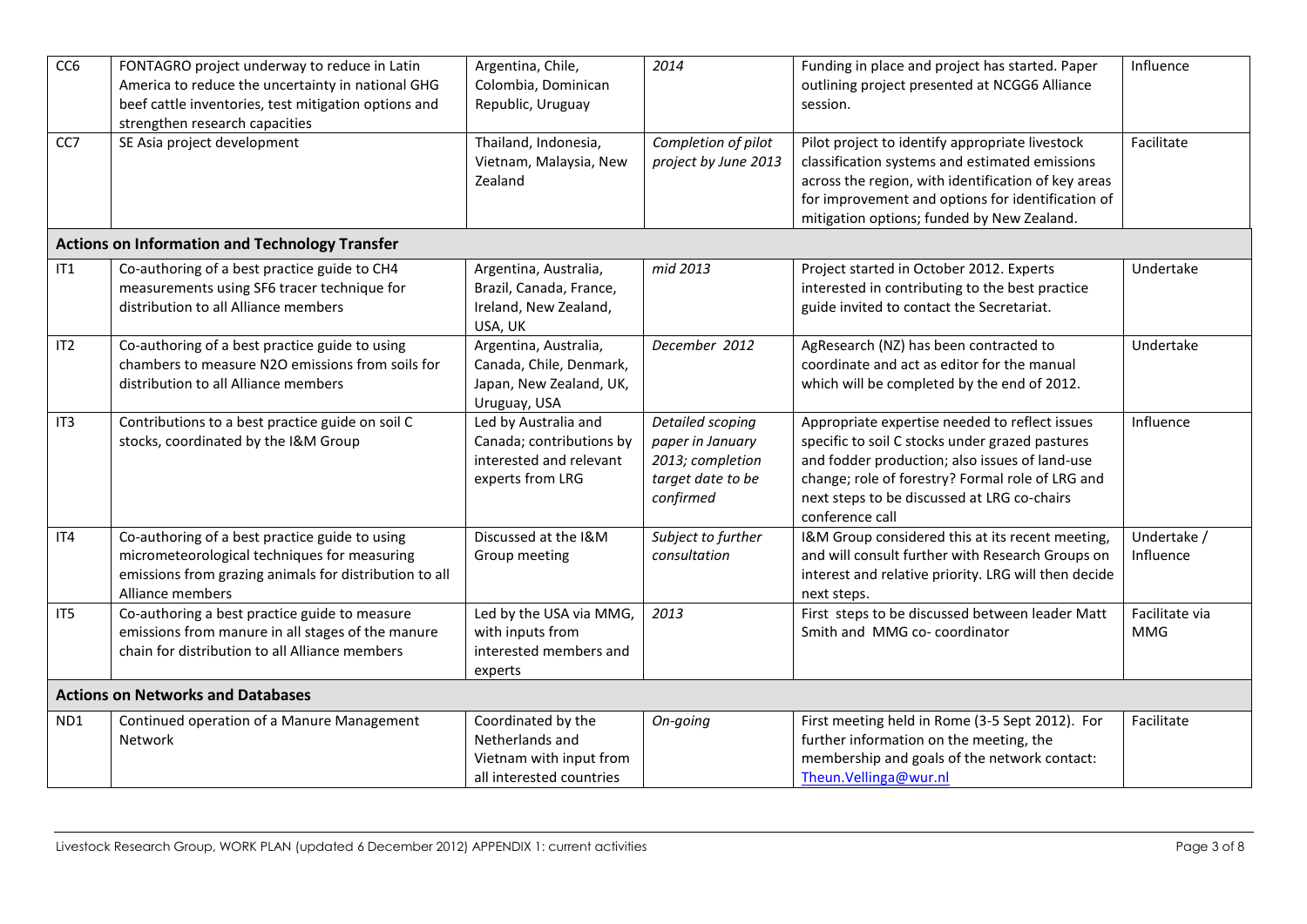| ND <sub>2</sub> | Continued operation of a network on feed and        | Coordinated by             | On-going            | First meeting held in Zurich, Switzerland (1-3                                                  | Facilitate  |
|-----------------|-----------------------------------------------------|----------------------------|---------------------|-------------------------------------------------------------------------------------------------|-------------|
|                 | nutrition in relation to greenhouse gas emissions   | Switzerland and the        |                     | Sept, 2012). For further information on the                                                     |             |
|                 |                                                     | Netherlands, with input    |                     | meeting, the membership and goals of the                                                        |             |
|                 |                                                     | from all interested        |                     | network contact:                                                                                |             |
|                 |                                                     | countries                  |                     | Michael.Kreutzer@inw.agrl.ethz.ch                                                               |             |
| ND3             | Continued operation of a network on animal          | Coordinated by Australia   | On-going            | Meeting held in Cairns, Australia (July21, 2012).                                               | Facilitate  |
|                 | selection, genetics and genomics                    | and New Zealand, with      |                     | For further information on the meeting, the                                                     |             |
|                 |                                                     | input from all interested  |                     | membership and purpose of the network, see                                                      |             |
|                 |                                                     | countries                  |                     | website: www.asggn.org                                                                          |             |
| ND4             | Continued operation of a network on rumen           | Coordinated by New         | On-going            | Meeting held in Clermont Ferrand, France, (July                                                 | Facilitate  |
|                 | microbial genomics                                  | Zealand, with input from   |                     | 2, 2012). For further information on the                                                        |             |
|                 |                                                     | all interested countries   |                     | meeting, membership and purpose of the                                                          |             |
|                 |                                                     |                            |                     | network: www.rmgnetwork.org.nz                                                                  |             |
| ND <sub>5</sub> | Establishment of a network on the links between     | Coordinated by the UK,     | On-going            | Next steps to be taken by UK, including                                                         | Facilitate  |
|                 | animal health status and greenhouse gas emissions   | with input from all        |                     | appointment of network leader, co-leader,                                                       |             |
|                 | intensity (similar to networks ND1-4)               | interested countries       |                     | invitations to expert membership                                                                |             |
| ND <sub>6</sub> | Scoping of the utility and purpose of a network on  | Uruguay, NZ, Ireland, US   | Scoping paper to be | Interested countries to develop first draft scoping                                             | Undertake   |
|                 | grasslands and their potential contribution to      |                            | presented at 2013   | paper                                                                                           |             |
|                 | mitigation GHG emissions from livestock             |                            | <b>LRG</b> meeting  |                                                                                                 |             |
|                 | <b>Actions on Research Collaboration</b>            |                            |                     |                                                                                                 |             |
| RC1             | Identification of low CH4 emitting phenotypes:      | New Zealand, Australia,    | 2014                | A postdoctoral fellow has been appointed to help                                                | Facilitate, |
|                 | Optimising genetic, genomic and phenotypic          | UK, other interested       |                     | develop common measurement protocols to rank                                                    | via ASGG    |
|                 | measurement parameters in cattle and sheep          | countries                  |                     | low-emitting animals and to establish trait                                                     | network     |
|                 | through international collaboration                 |                            |                     | definitions and breeding objectives to deliver                                                  |             |
|                 |                                                     |                            |                     | reduced emissions intensity via animal selection                                                |             |
|                 |                                                     |                            |                     | and breeding.                                                                                   |             |
| RC <sub>2</sub> | Characterising rumen microbial community diversity; | New Zealand and at least   | 2014/15             | This project will (a) develop a taxonomic                                                       | Facilitate, |
|                 | utilising the combined resources of the Alliance to | 15 other countries and     |                     | framework for rumen bacteria; (b) undertake a                                                   | via the RMG |
|                 | underpin mitigation efforts                         | participating institutions |                     | global survey of rumen microbial diversity,                                                     | network     |
|                 |                                                     |                            |                     | (www.globalrumencensus.org.nz); and (c) a                                                       |             |
|                 |                                                     |                            |                     | catalogue of 1000 rumen microbial reference                                                     |             |
|                 |                                                     |                            |                     | genomes via the US Joint Genome Institute                                                       |             |
|                 |                                                     |                            |                     | (www.hungate1000.org.nz).                                                                       |             |
| RC3             | Linking with the EU Joint Programming Initiative on | France (for JPI) and other | Under development   | MOU for a joint research call involving the EU                                                  | Influence   |
|                 | Food Security, Agriculture and Climate Change       | interested Alliance        |                     | Joint Programming Initiative on Food Security,                                                  |             |
|                 |                                                     | members                    |                     | Agriculture and Climate Change (EU JPI FACCE)                                                   |             |
|                 |                                                     |                            |                     |                                                                                                 |             |
|                 |                                                     |                            |                     | and other non-European countries has been<br>signed. Call for proposals expected in early 2013. |             |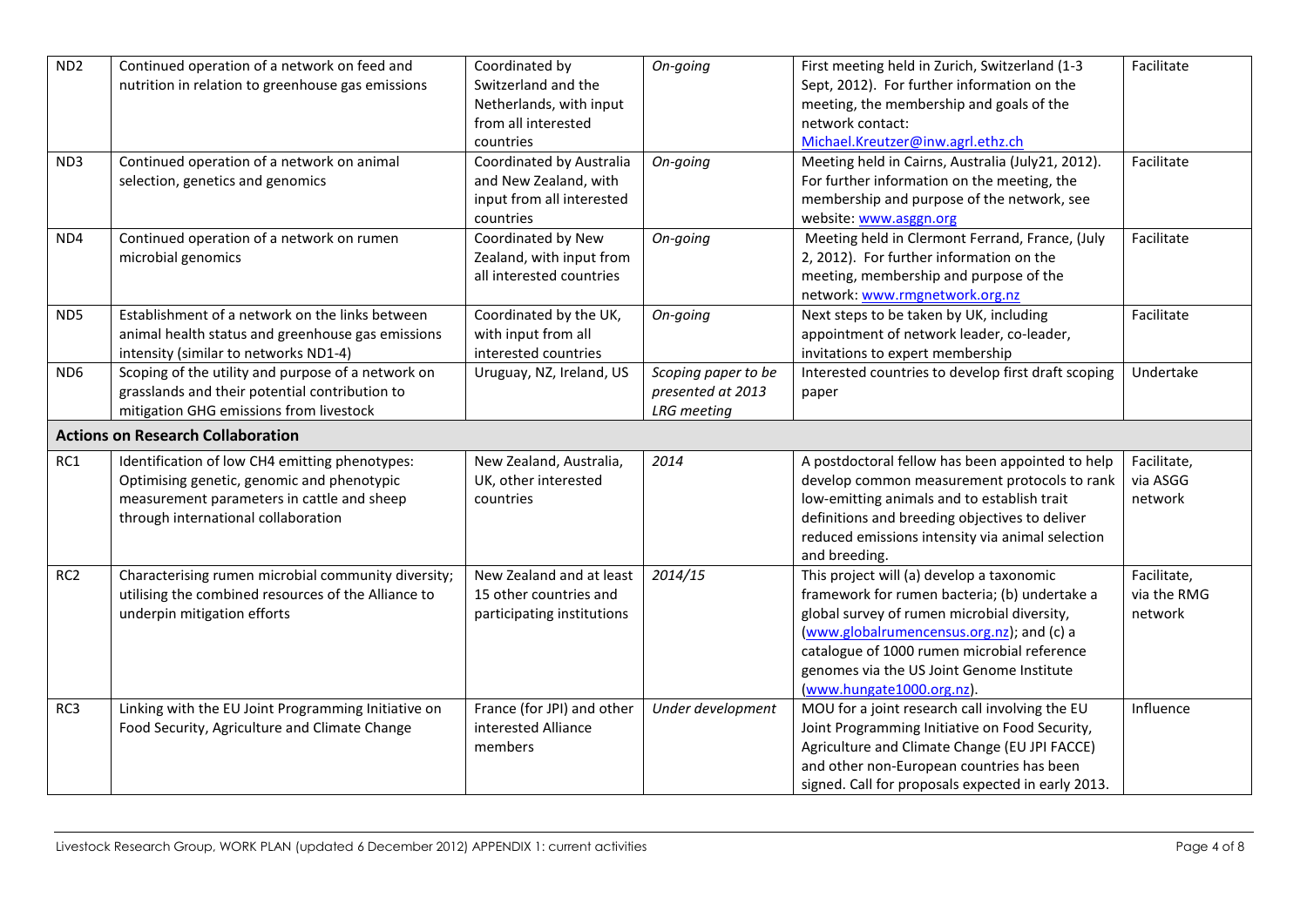| RC4 | Extension of the AnimalCHANGE network wider than      | France and project        | On-going | Linking microbial and microbial genomics             | Influence           |
|-----|-------------------------------------------------------|---------------------------|----------|------------------------------------------------------|---------------------|
|     | the actual project partners                           | partners                  |          | databases in progress. Additional funding for the    |                     |
|     |                                                       |                           |          | AnimalCHANGE network has been received and           |                     |
|     |                                                       |                           |          | therefore the programme will be asking for more      |                     |
|     |                                                       |                           |          | partners. If countries are interested in joining and |                     |
|     |                                                       |                           |          | are not directly contacted by AnimalCHANGE in        |                     |
|     |                                                       |                           |          | due course, they should contact the Secretariat.     |                     |
| RC5 | Input to Animal Task Force research priorities for    | Netherlands               | 2013     | The Task Force is currently discussing the           | Influence           |
|     | Horizon 2020 Projects                                 |                           |          | research priorities that they will suggest to be     |                     |
|     |                                                       |                           |          | included as part of the EU Horizon 2020 research     |                     |
|     |                                                       |                           |          | framework. The Netherlands will seek feedback        |                     |
|     |                                                       |                           |          | on ideas for this.                                   |                     |
| RC6 | Deep sequencing the rumen microbiome                  | Led by NZ, Australia,     | 2015     | Collaborative project to deep sequence the           | Facilitate, via the |
|     |                                                       | USA, Ireland and France   |          | rumen micro-biome to better understand the           | New Zealand         |
|     |                                                       |                           |          | processes that contribute to methane formation       | Partnerships        |
|     |                                                       |                           |          | in sheep and cattle.                                 | Fund and other      |
|     |                                                       |                           |          |                                                      | participating       |
|     |                                                       |                           |          |                                                      | countries           |
| RC7 | Accelerated discovery of methanogen-specific          | Led by NZ, Australia, USA | 2015     | The main goal of this project is to develop a high-  | Facilitate, via the |
|     | inhibitors                                            | and Japan                 |          | throughput screening method for rapidly              | New Zealand         |
|     |                                                       |                           |          | identifying novel anti-methanogen inhibitors,        | Partnerships        |
|     |                                                       |                           |          | based on the efficient testing of inhibitors against | Fund and other      |
|     |                                                       |                           |          | methanogens growing in 96-well culture plates.       | participating       |
|     |                                                       |                           |          |                                                      | countries           |
| RC8 | Vaccine to reduce methane emissions in ruminants      | NZ                        | 2015     | A leading New Zealand research team will aim to      | Facilitate, via the |
|     |                                                       |                           |          | identify adjuvants (substances that trigger          | New Zealand         |
|     |                                                       |                           |          | production of antibody responses to the vaccine)     | Partnerships        |
|     |                                                       |                           |          | to produce a vaccine which targets methanogens       | Fund and other      |
|     |                                                       |                           |          | in the rumen                                         | participating       |
|     |                                                       |                           |          |                                                      | countries           |
| RC9 | Animal delivery of DCD in urine by provision in feeds | Led by NZ, Australia and  | 2015     | A cost-effective nitrous oxide mitigation            | Facilitate, via the |
|     |                                                       | Ireland                   |          | technique, based on animal delivery of the           | New Zealand         |
|     |                                                       |                           |          | nitrification inhibitor dicyandiamide (DCD) in       | Partnerships        |
|     |                                                       |                           |          | urine via provision in feeds, will be evaluated in   | Fund and other      |
|     |                                                       |                           |          | field plot and grazing system studies across         | participating       |
|     |                                                       |                           |          | different locations in NZ, Australia and Ireland     | countries           |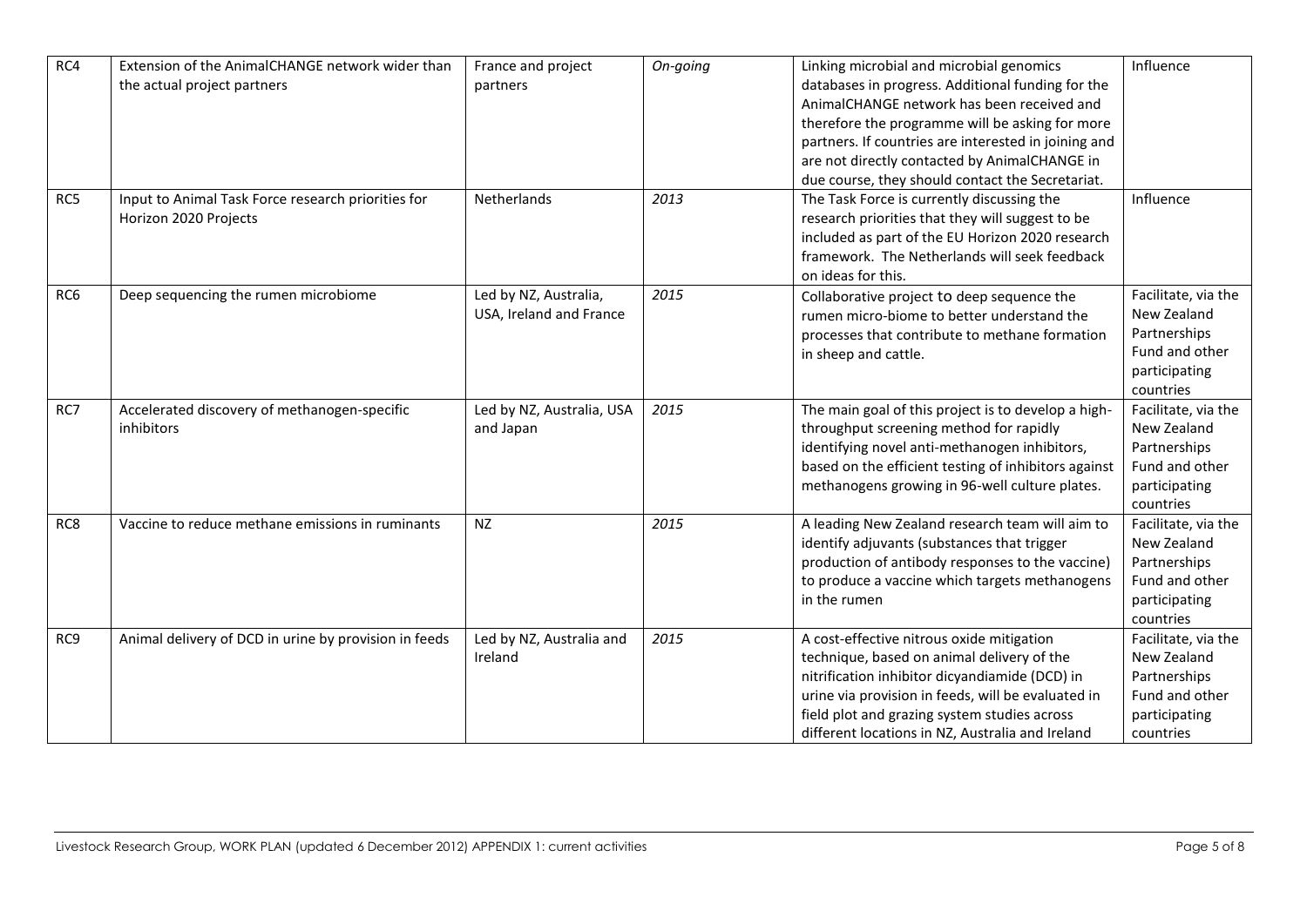| <b>RC10</b> | Further evaluation and improvement of the C-Lock<br>system for rapid screening of low-emitting animals | Australia, NZ, UK                                                                                                                          | 2014                      | Further evaluation and improvements of the<br>Greenfeed™ system to measure CH4 emissions<br>from individual grazing animals, under different<br>grazing conditions and animal behaviours.<br>Exploration of potential to use the system for<br>sheep.                                                                                                                                    | Facilitate, via<br>funding by the<br>supporting<br>governments and<br>research<br>organisations |
|-------------|--------------------------------------------------------------------------------------------------------|--------------------------------------------------------------------------------------------------------------------------------------------|---------------------------|------------------------------------------------------------------------------------------------------------------------------------------------------------------------------------------------------------------------------------------------------------------------------------------------------------------------------------------------------------------------------------------|-------------------------------------------------------------------------------------------------|
| <b>RC11</b> | Development of a biofilter system to mitigate<br>methane emissions from small manure ponds             | Led by NZ, with Canada,<br>Australia, potentially<br>others                                                                                | 2015 (to be<br>confirmed) | NZ researchers have developed a prototype bio<br>cover, in which methanotroph bacteria could at<br>very low cost reduce or eliminate methane<br>emissions from small manure ponds where<br>capture for energy generation is not cost<br>effective. The project would aim to see if this can<br>be developed into a low-cost widely applicable<br>technology. Next steps to be discussed. | Facilitate, via<br>funding by<br>supporting<br>governments and<br>potentially MMG               |
| <b>RC12</b> | Feasibility of using predicted soil water status to help<br>mitigate N2O emissions from grazing land   | Led by NZ, with potential<br>contributions from<br>Ireland, UK, Chile,<br>Australia                                                        | 2015                      | Project to explore the feasibility of using<br>information about predicted soil water status to<br>influence grazing and fertiliser management<br>decisions to reduce N2O emissions. Project scope<br>to be developed and best funding mechanism to<br>be identified; NZ government agreed to support<br>the project in principle.                                                       | Facilitate, via<br>appropriate<br>funding<br>mechanisms                                         |
| <b>RC13</b> | Scoping of research project on barriers to adoption<br>of no-cost mitigation actions                   | Led by NZ, with input<br>and support from<br>interested countries                                                                          | 2015                      | Project would seek to understand why some<br>options that the scientific literature identifies as<br>bringing net economic benefits to farmers<br>remain un-adopted in practice. NZ has circulated<br>a detailed scoping note requesting feedback and<br>expressions of interest from other countries                                                                                    | Facilitate, via<br>appropriate<br>funding<br>mechanisms                                         |
| <b>RC14</b> | Manure Management Improvement Program                                                                  | Led by the Netherlands<br>via MMG and FAO with<br>input and support from<br>interested members<br>and countries from<br>Livestock Dialogue | 2013-2016                 | Program to Improve manure management<br>(storage, energy- and nutrients recovery and<br>application) to improve income generation and<br>food security, and to reduce environmental<br>impacts like GHG emissions                                                                                                                                                                        | Facilitate via<br>MMG network                                                                   |
| <b>RC15</b> | Use of Animal GRACEnet as a network for<br>researchers to connect and share experiences and<br>support | USA, with participation<br>from all interested<br>scientists                                                                               | 2013                      | The US ARS offered to open up the Animal<br>GRACEnet network to non-US researchers, to<br>enable researchers to share experience and<br>support. Further options will be explored by the<br>LRG co-chairs with the US.                                                                                                                                                                   | Influence                                                                                       |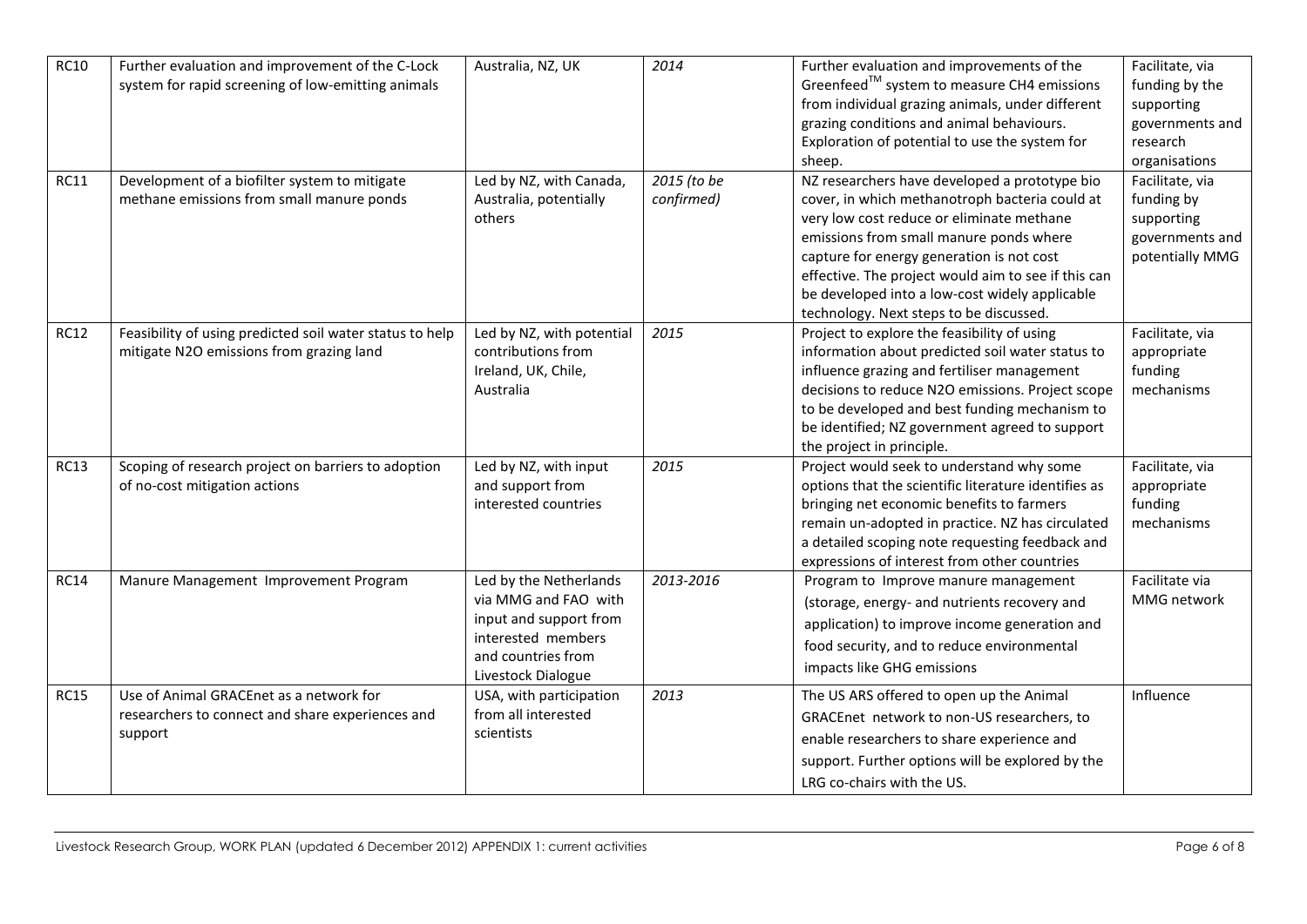| Actions on Policy Support and Linkages with International Organisation |                                                                                                         |                                                       |                                           |                                                                                                                                                                                                                                                                                              |                           |  |
|------------------------------------------------------------------------|---------------------------------------------------------------------------------------------------------|-------------------------------------------------------|-------------------------------------------|----------------------------------------------------------------------------------------------------------------------------------------------------------------------------------------------------------------------------------------------------------------------------------------------|---------------------------|--|
| PS <sub>1</sub>                                                        | Contribution to IPCC 5 <sup>th</sup> Assessment Report via<br>expert review and provision of literature | All interested experts                                | Various deadlines in<br>2013              | A note has been circulated to LRG<br>representatives outlining the ways in which<br>experts in the LRG research networks can<br>contribute to the current IPCC 5 <sup>th</sup> Assessment<br>Report                                                                                          | Influence                 |  |
| PS <sub>2</sub>                                                        | Joint workshop with the SAI Platform to scope<br>options and opportunities for engagement               | Co-chairs and key invited<br>experts                  | <b>Before LRG meeting</b><br>in 2013      | Scoping underway for suitable date and venue<br>for the workshop that ensures good participation<br>by key experts                                                                                                                                                                           | Undertake                 |  |
| PS3                                                                    | Collaborate with FAO in developing the GLEAM<br>model to estimate global mitigation potential           | Co-chairs and experts in<br>LRG member countries      | On-going                                  | Discussions underway to clarify the specific ways<br>in which the LRG could contribute to the on-<br>going FAO model development; e.g. by soliciting<br>input from country experts on emission factors<br>and mitigation potentials                                                          | Undertake /<br>facilitate |  |
| PS4                                                                    | Sharing experiences in engaging with farmers and<br>promoting the adoption of mitigation practices      | Co-chairs via LRG<br>newsletter and at LRG<br>meeting | Newsletter: on-going<br>LRG meeting: 2013 | We will showcase country experiences in<br>engaging with farmers, discussing successes and<br>barriers in the LRG newsletter, and will schedule<br>a dedicated session at the next LRG meeting to<br>share experiences and discuss possible next steps<br>the LRG could take. See also RC13. | Undertake                 |  |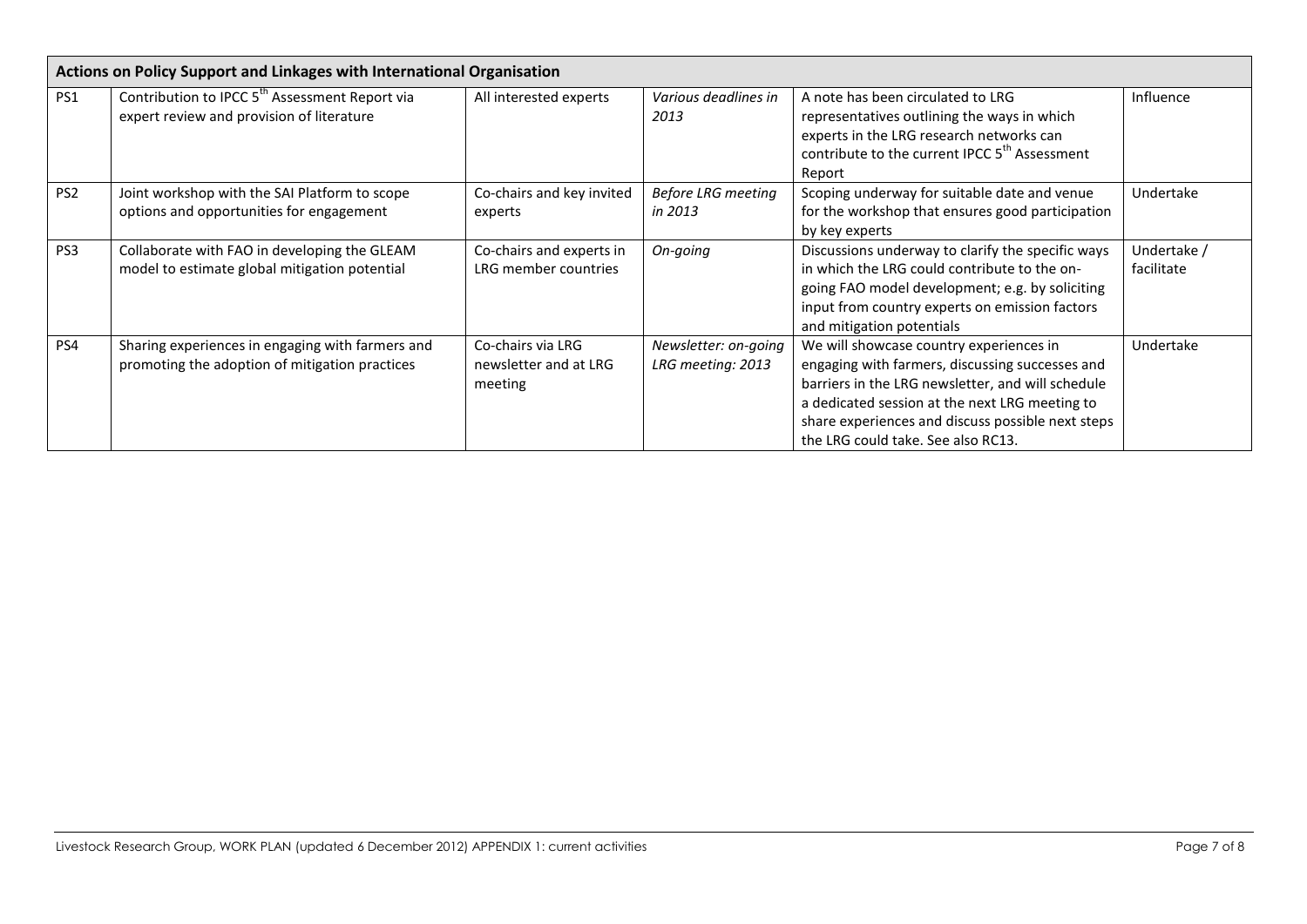## **Appendix 2: LRG Work plan – completed activities (updated 17 December 2012)**

| <b>Short term activities</b>                                                                                                                                                                                                                                                                                                                                              | Lead and/or participating countries                                                                                                            | Status/conclusions                                                                                                                                                                                                                                                                                                                                                                                                                                                                                                                                                                                                                           |
|---------------------------------------------------------------------------------------------------------------------------------------------------------------------------------------------------------------------------------------------------------------------------------------------------------------------------------------------------------------------------|------------------------------------------------------------------------------------------------------------------------------------------------|----------------------------------------------------------------------------------------------------------------------------------------------------------------------------------------------------------------------------------------------------------------------------------------------------------------------------------------------------------------------------------------------------------------------------------------------------------------------------------------------------------------------------------------------------------------------------------------------------------------------------------------------|
| A technical manual on alternative designs for low cost CH4<br>respiration chambers                                                                                                                                                                                                                                                                                        | Australia, Belgium, Brazil, Canada,<br>Denmark, Ireland, New Zealand, Spain,<br>UK                                                             | The project is complete and the manual is available to download on the LRG<br>website. However, scientists can still contribute to the manual and should be<br>encouraged to contact the editor, cesar.pinares@agresearch.co.nz                                                                                                                                                                                                                                                                                                                                                                                                              |
| Rapid-low cost automated enteric CH4 measurement                                                                                                                                                                                                                                                                                                                          | Australia, Canada, New Zealand, USA,<br>UK                                                                                                     | A brief report evaluating the use of the Greenfeed System for New Zealand<br>agricultural systems is available to download from the LRG website.                                                                                                                                                                                                                                                                                                                                                                                                                                                                                             |
| Capability building workshops for 2012                                                                                                                                                                                                                                                                                                                                    | Led by NZ, with support from Canada,<br>France, Netherlands, Australia and<br>collaboration with I&M Group and<br>international organisations. | Workshops held for south-east Asia (Bangkok, March 2012), east Africa (Nairobi,<br>September 2012), west Africa (Accra, November 2012). Pilot project as follow-up<br>step from south-east Asia workshop initiated (see CC7).                                                                                                                                                                                                                                                                                                                                                                                                                |
| Continued basic analysis of stocktake results                                                                                                                                                                                                                                                                                                                             | New Zealand, supported by all<br>countries providing annual stocktake<br>updates                                                               | Summary of stocktake analysis and issues regarding future updates completed<br>and presented at LRG Amsterdam meeting. LRG decided to discontinue annual<br>stocktake and instead updated approx every 5 years. New Alliance member<br>countries will be approached to complete the stocktake as most countries had<br>found the process valuable for internal coordination purposes. Stocktake<br>statistical analysis will be updated routinely with this new information.<br>LEARN network to be used to facilitate researcher-to-researcher contacts with<br>open access to information for all LEARN members (see current activity S1). |
| Detailed analysis of stocktake results regarding:<br>Mapping of research efforts compared to other data e.g.<br>livestock emissions / animal populations / (regional)<br>diversity in production systems / economic value<br>identify specific capability needs in developing countries<br>better understand the differences in project size and<br>$\bullet$<br>duration | Chile, Uruguay, Mexico, UK                                                                                                                     | Papers presented at NCGG-6 Alliance sessions. Papers and presentations offering<br>draft results to be made available via closed LRG website subject to agreement<br>by authors of individual analyses.<br>Stocktake data can be made available to country delegates for additional<br>analysis upon request to the Secretariat, but country-specific information cannot<br>be made public without consent from that country.                                                                                                                                                                                                                |
| Establishment of a Rumen Microbial Genomics Network                                                                                                                                                                                                                                                                                                                       | Australia, Argentina, Canada, France,<br>Ireland, Japan, New Zealand, UK, USA,<br>Netherlands                                                  | Network established - on-going. Coordinated by New Zealand<br>Initial workshop held and decision to form a network agreed. For on-going work<br>in this network, see ND4                                                                                                                                                                                                                                                                                                                                                                                                                                                                     |
| Establishment of an Animal Selection, Genetics and<br>Genomics network                                                                                                                                                                                                                                                                                                    | Australia, Canada, Ireland,<br>Netherlands, New Zealand, USA, UK                                                                               | Network established - on-going. Coordinated by Australia and New Zealand<br>Workshop held and report completed. For on-going work see ND3                                                                                                                                                                                                                                                                                                                                                                                                                                                                                                    |
| Establishment of a feed and nutrition network                                                                                                                                                                                                                                                                                                                             | Switzerland and others                                                                                                                         | Network established coordinated by Switzerland and the Netherlands<br>and first meeting held. For on-going work see ND2                                                                                                                                                                                                                                                                                                                                                                                                                                                                                                                      |
| Establishment of a manure management network                                                                                                                                                                                                                                                                                                                              | Netherlands and others                                                                                                                         | Network established coordinated by the Netherlands and Vietnam<br>and first meeting held. Relationship and collaboration with FAO Dialogue<br>clarified. For on-going work see ND1.                                                                                                                                                                                                                                                                                                                                                                                                                                                          |